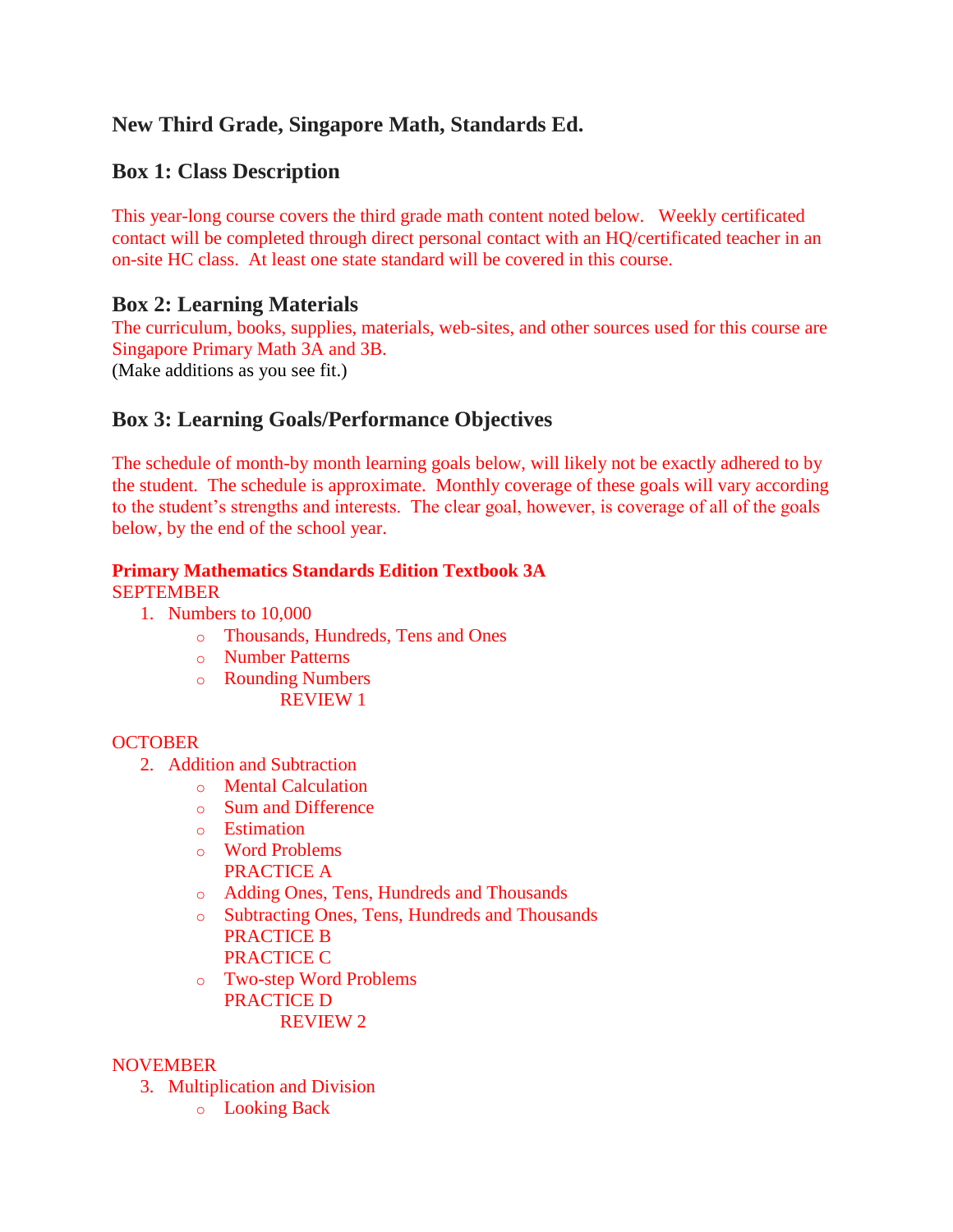- o More Word Problems Practice A Practice B
- o Multiplying Ones, Tens, Hundreds and Thousands Practice C Practice D
- o Quotient and Remainder
- o Dividing Hundreds, Tens and Ones Practice E REVIEW 3

#### DECEMBER

- 4. Multiplication Tables of 6, 7, 8 and 9
	- o Multiplying and Dividing by 6 Practice A
	- o Multiplying and Dividing by 7 Practice B Practice C
	- o Multiplying and Dividing by 8 Practice D Practice E
	- o Multiplying and Dividing by 9 Practice F
		- Practice G
	- o More Multiplication and Division REVIEW 4

### **JANUARY**

- 5. Data Analysis
	- o Presenting Data
	- o Probability
		- REVIEW 5

#### **Primary Mathematics Standards Edition Textbook 3B**

#### **FEBRUARY**

- 6. Length
	- o Meters and Centimeters
	- o Kilometers
		- PRACTICE A
	- o Yards, Feet and Inches PRACTICE B
	- o Miles
		- REVIEW 6
- 7. Weight
	- o Kilograms and Grams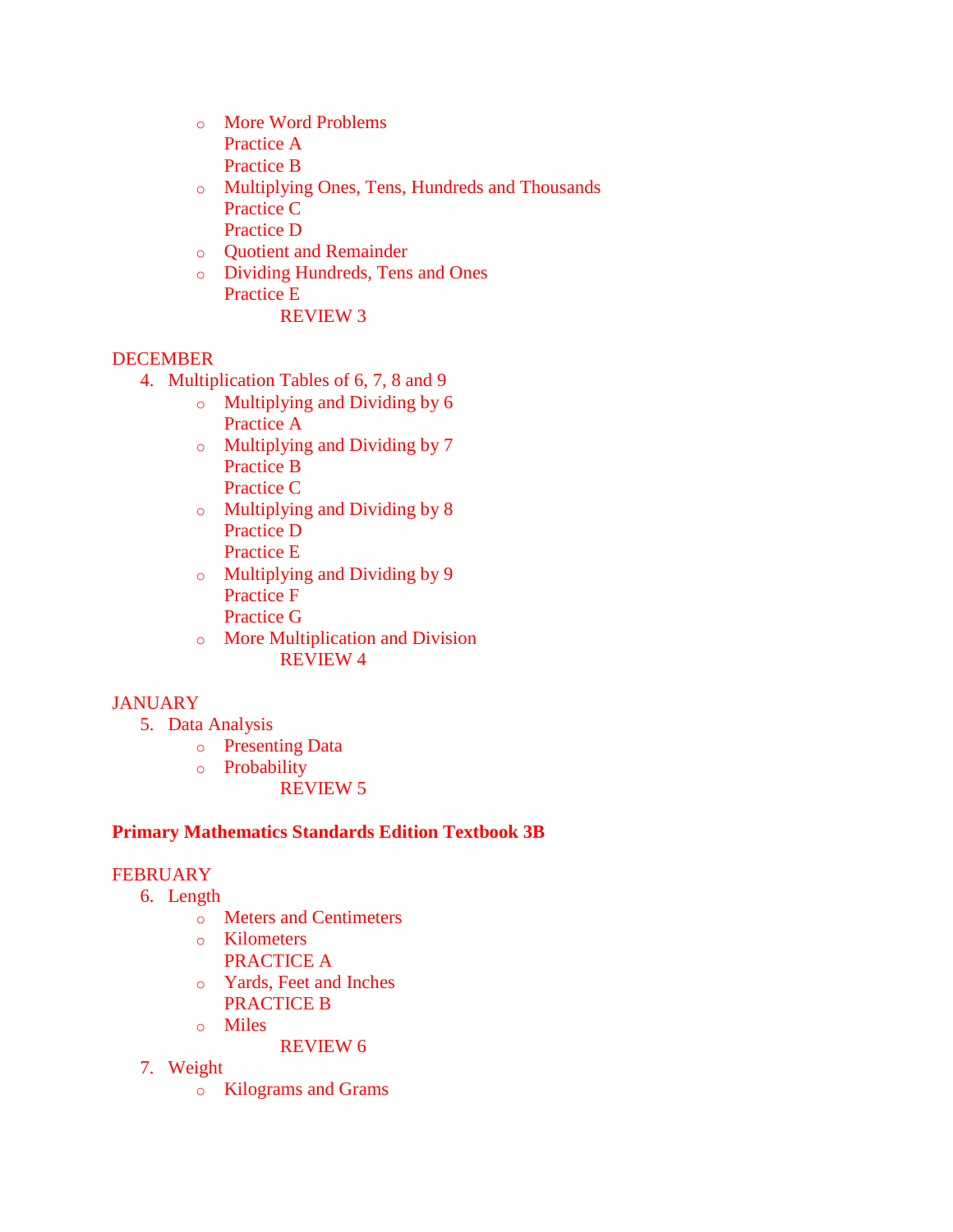- o Word Problems PRACTICE A
- o Pounds and Ounces REVIEW 7

### MARCH

- 8. Capacity
	- o Liters and Milliliters PRACTICE A
	- o Gallons, Quarts, Pints and Cups PRACTICE B
		- REVIEW 8
- 9. Money
	- o Dollars and Cents PRACTICE A
	- o Addition
	- o Subtraction PRACTICE B
	- o Multiplication and Division PRACTICE C REVIEW 9

#### APRIL

- 10. Fractions
	- o Fraction of a Whole PRACTICE A
	- o Equivalent Fractions PRACTICE B
	- o Adding Fractions
	- o Subtracting Fractions PRACTICE C
	- o Fraction of a Set
	- o Fractions and Money PRACTICE D
		- REVIEW 10
- 11. Time
	- o Hours and Minutes PRACTICE A
	- o Other Units of Time PRACTICE B REVIEW 11

#### MAY

- 12. Geometry
	- o Angles
	- o Right Angles